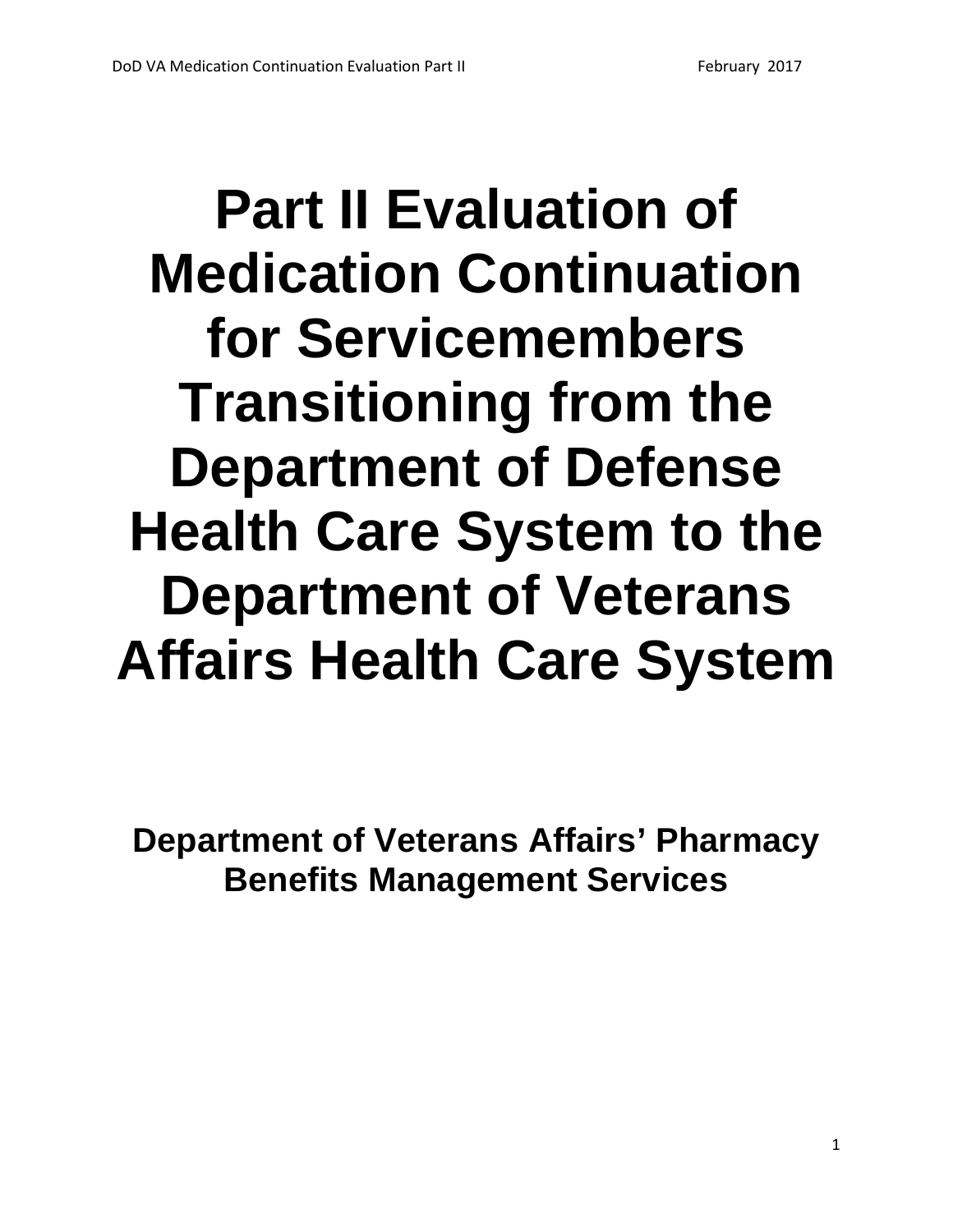## **1**. **Background**

The Department of Veterans Affairs' (VA) Pharmacy Benefits Management Services (PBM) office repeated an analysis conducted in 2014

[\(https://www.pbm.va.gov/PBM/vacenterformedicationsafety/othervasafetyprojects/DoD\\_VA\\_Me](https://www.pbm.va.gov/PBM/vacenterformedicationsafety/othervasafetyprojects/DoD_VA_Medication_Continuation_Report.pdf) dication Continuation Report.pdf) as a pilot evaluation to assess the proportion of Department of Defense (DoD) Servicemembers who began to receive care from VA, who were dispensed medications for mental health and sleep disorders or opioids for pain management and who experienced a change in medication treatment. The results of the initial evaluation showed that only 3% of the evaluable cohort switched for administrative purposes and if extrapolated to the entire cohort of DoD Servicemembers who transitioned to VA, this represented approximately 1% of Servicemembers. Other factors identified in the 2014 analysis included identification of delayed utilization of the VA healthcare system for transitioning Servicemembers recently separated from DoD (> 6 months), latent changes of medications due to an extended period (>3 months) between initial VA presentation and continued longitudinal care secondary to Servicemember decision-making, outside care or other issues. In 2016, VA began a follow-up analysis to assess the impact of policy changes and staff education on medication prescribing patterns for transitioning Servicemembers.

# **2. Objective**

The primary objective was to determine the proportion of Servicemembers prescribed medications for mental health and sleep disorders or opioids for pain management who experienced a change in medication treatment versus no change in treatment after separation from DoD and seeking care from the VA. A secondary objective was to assess the reason (clinical vs. administrative) for any change in therapy, when it occurred and to evaluate the clinical outcomes.

# **3. Methods**

# **3.1 Data Sources**

## *Prescription Data*

DoD prescription data was obtained through a direct transfer of the administrative Rx file from DoD to VA.

VA prescription data was obtained from the Pharmacy Benefits Management Services (PBM) prescription database.

## *Diagnosis and Mortality Data*

The DoD provided diagnosis data for the newly transitioned Servicemembers and VA administrative databases were used to capture diagnosis and mortality data for the Servicemember cohort once they were under VA care. All mental health and pain diagnosis data were obtained for each Servicemember utilizing ICD-9 codes for anxiety disorder, bipolar disorder, depression, pain, post-traumatic stress disorder (PTSD) and schizophrenia. Mortality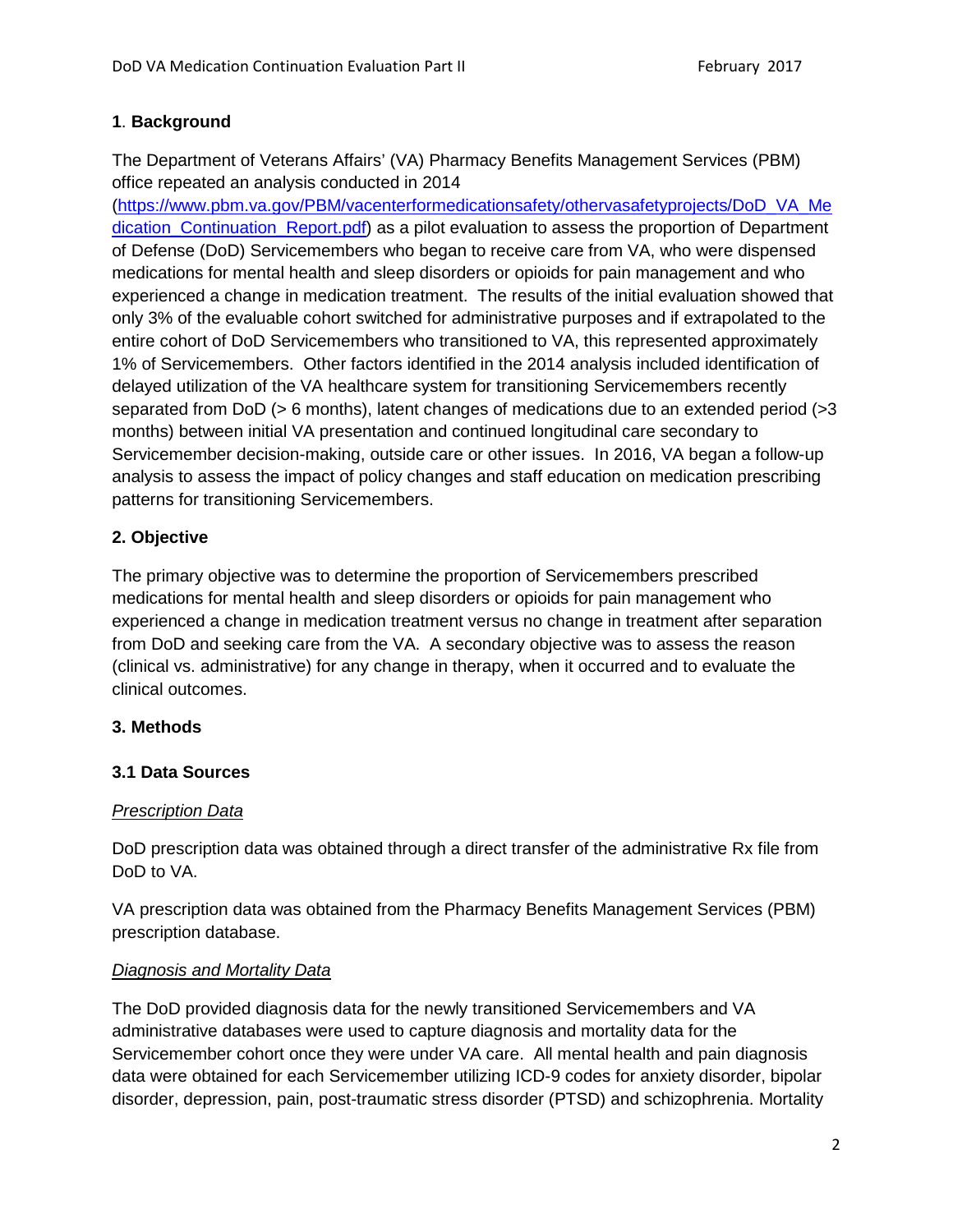(including date of death) for VA Servicemembers was determined for all Servicemembers using the Vital Status File (VSS). Servicemember age and gender was determined using the PBM demographic file which is developed from the VSS and the National Patient Care Database.

## **3.2 Servicemember Cohort**

#### *Identification of Cohort: New Transfers from DoD to VA*

Newly transitioning Servicemembers with a first-time VA healthcare visit for any reason during fiscal year 2014 through the middle of fiscal year 2015 (10/1/13-3/31/15) were identified through the Operation Enduring Freedom-Operation Iraqi Freedom and Operation New Dawn (OEF/OIF/OND) Roster. Servicemembers with at least one VA prescription in FY 14 and FY 15 were then chosen, and from that cohort, newly enrolled Servicemembers receiving medications used to treat mental health and sleep disorders or pain were further identified (N=17,015). A random sample of 5,000 Servicemembers was chosen from this cohort of 17,015 and sent to DoD to match with the same time period.

As in the 2014 pilot evaluation, this cohort of newly transitioning Servicemembers who were dispensed mental health, sleep or pain medications by VA was then provided to DoD. The DoD identified, matched and transferred to the VA project team 1,503 records for Servicemembers with prescriptions and diagnosis data for the cohort that separated from DoD from FY 2014 through March 31, 2015.

A series of data translations and validations were conducted to translate the DoD prescription file into the VA file structure to allow DoD prescriptions to be accurately identified and merged with VA data for assessment. For seventy-one Servicemembers, DoD national drug codes (NDC) did not match to a VA product name following the series of translations, leaving 1,432 DoD Servicemembers available for the initial assessment.

#### *Construction of Final Sample: Inclusion and Exclusion Criteria*

To be included in the final sample for analysis, Servicemembers in the pilot cohort were required to have active DoD mental health, sleep or opioid prescriptions at the time of DoD separation. In this step, a prescription was considered to be active if there was at least one day of therapy in the immediate month prior to separation from DoD (N=1,235). Exclusion criteria consisted of the following: no active Rx for medications used to treat mental health disorders, sleep disorders or pain, delayed users of the VA healthcare system, no evaluable mental health, sleep or pain medications within the first 90 days in VA.

The final sample consisted of 318 Servicemembers after applying inclusion and exclusion criteria.

## **3.3 Identification of Changes in Therapy**

1. No Change in Therapy – Prescription patterns were evaluated using the prescription database for the first 90 days following the first clinical VA visit date. Servicemembers were classified as having no change in treatment if all DoD active prescriptions were continued in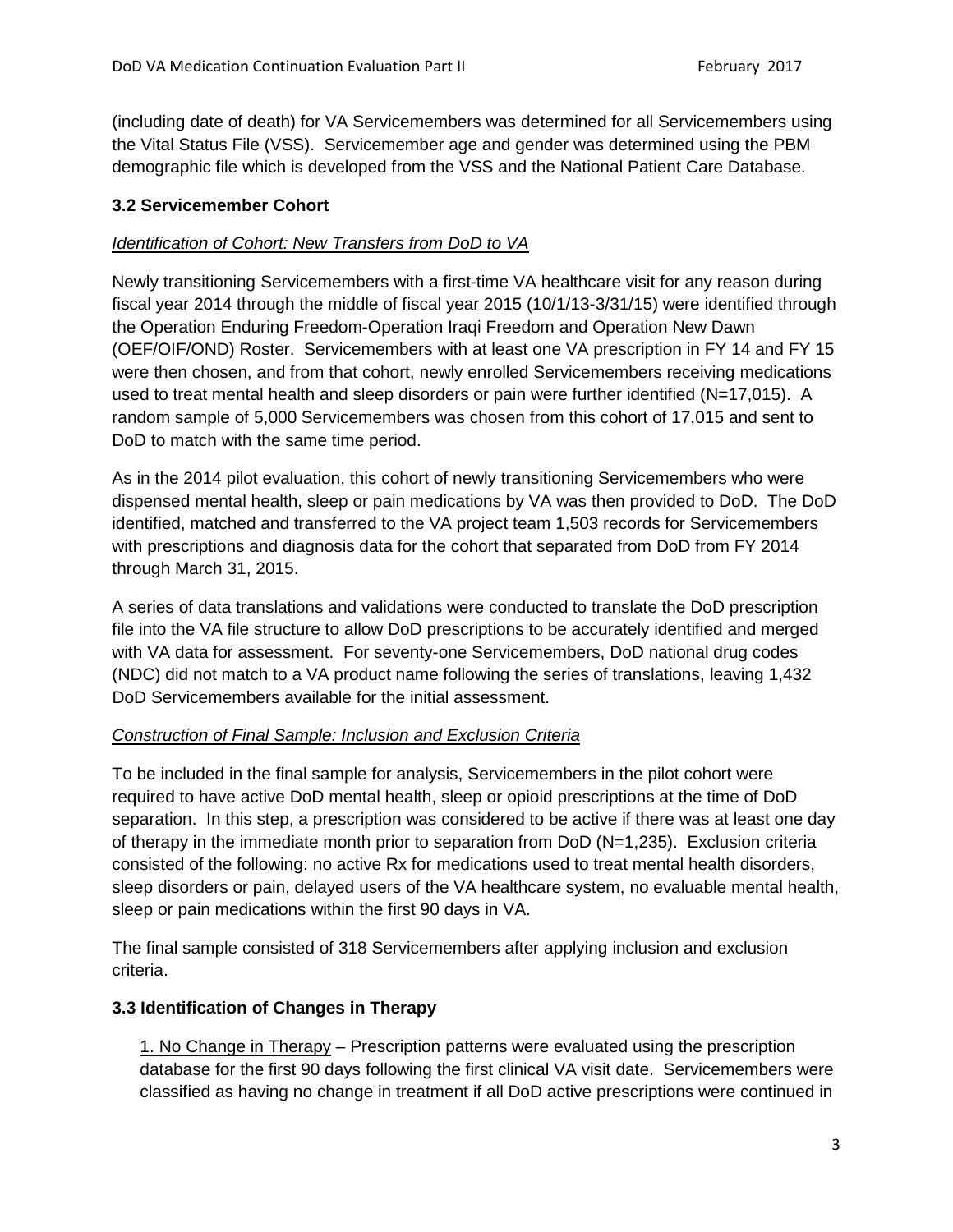VA; that is, there was no change in the number or drug names of the DoD prescriptions (N=64). Servicemembers were further classified as no change in therapy using an intermediate database assessment if the there was no change in the specific DoD prescriptions after further review [i.e. another medication was added by VA but the DoD medications were continued  $(N=76)$ ]. The total number of Servicemembers with no change in therapy following database assessments was 140.

2. Potential Change in Therapy – A total of 178 Servicemembers were identified via database assessments to have a potential change in therapy, either a switch or a discontinuation, and a full chart review was required to determine if a change did in fact occur.

Chart Review – A comprehensive chart review was conducted for each of the 178 Servicemembers identified with a suspected change in treatment with each of their prescriptions identified as a suspected switch or discontinuation assessed.

For each suspected switch, the review included confirmation of whether a switch occurred and if so, the VA medication to which the Servicemember was switched and the reason for any confirmed switches. For each suspected discontinuation, the review included confirmation of the discontinuation and evaluation of the associated reason for the discontinuation. The reason for each switch and discontinuation was classified as one of the following: 1) administrative: a) a switch from a non-formulary to formulary drug; b) the drug was no longer commercially available or was on backorder; c) the drug was recalled and d) no reason was documented, or 2) clinical: a) a switch due to a contraindication; b) therapy failure/change; c) unwanted side effect, adverse effect, allergy, comorbidity and c) an effort to follow evidence-based clinical practice guidelines; d) Servicemember preference or e) provider preference.

For all Servicemembers with a confirmed change in therapy, the following outcomes were assessed: hospitalization and the associated primary diagnosis (mental health (MH) or other), and emergency department (ED) visit and the associated primary diagnosis (mental health or other). For each hospitalization and ED visit, the reviewer determined whether the hospitalization or ED visit was due to a worsening MH, sleep disorder or pain condition as confirmed by the primary diagnosis in the chart review.

## **4. Results**

## **4.1 Overview of Findings**

Appendix I provides an overview of the evaluation, including the number of Servicemembers from the initial Servicemember cohort of 1,503 who met inclusion/exclusion criteria and proceeded to the Database and the Chart Review, as well as the number of Servicemembers identified with either no change in therapy or a confirmed change in therapy.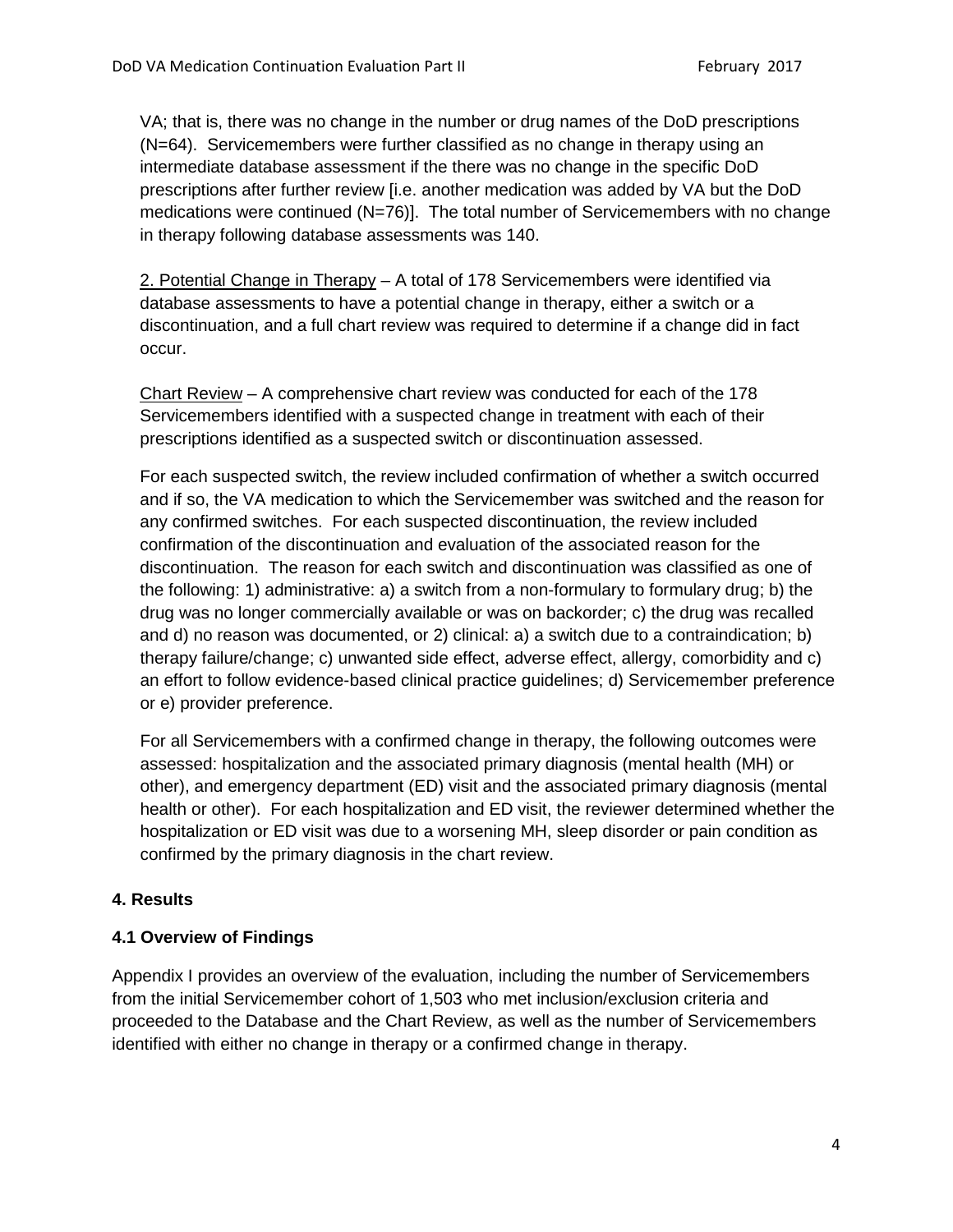#### **4.2 Characteristics of the Final Sample**

A total of 318 of the 1,503 Servicemembers were evaluable based on the inclusion and exclusion criteria and were included in the final sample. As shown in Table 1, approximately 81% were male, with a mean age of 36 years (SD=9.0). Approximately 74% and 75% of Servicemembers had a diagnosis of a mental health condition or pain, respectively, as identified by DoD data.

|           |  | Table 1. Characteristics of All Evaluable Servicemembers Included in Final Sample |  |
|-----------|--|-----------------------------------------------------------------------------------|--|
| $(N=318)$ |  |                                                                                   |  |

| <b>Characteristics</b>                                  | $N$ (%) or Mean (SD) |
|---------------------------------------------------------|----------------------|
| Age (years)                                             | 35.8(9.0)            |
| Gender (Male)                                           | 256 (80.5%)          |
| Pertinent diagnosis                                     |                      |
| Anxiety                                                 | 116 (36.5%)          |
| <b>Bipolar</b>                                          | 22 (6.9%)            |
| Depression                                              | 146 (45.9%)          |
| <b>PTSD</b>                                             | 144 (45.3%)          |
| Schizophrenia                                           | $0(0\%)$             |
| Any mental health diagnosis                             | 236 (74.2%)          |
| Pain                                                    | 241 (75.8%)          |
| <b>All-Cause Mortality</b>                              | $2(0.6\%)$           |
| Patterns of VA RX utilization (1 <sup>st</sup> 90 days) |                      |
| No Change in Therapy (Initial Database                  | 64 (20.1%)           |
| Assessment)                                             |                      |
| No Change in Therapy/Intermediate Database              | 76 (23.9%)           |
| Assessment                                              |                      |
| Potential Change in Therapy                             | 178 (56.0%)          |

#### **4.3 Characteristics of Suspected Switches and Discontinuations**

The chart review was conducted on 178 Servicemembers (See Appendix I) with a suspected switch or discontinuation in therapy. The chart review revealed that 30 (16.9%) Servicemembers actually continued therapy through extended DoD prescriptions or prescriptions from outside VA. Thirty-four (19.1%) of the 178 Servicemembers experienced a switch in therapy. Among those 34 Servicemembers, 7 of 34 (20.6%) switched for administrative reasons, 6 of 34 (17.6%) had a latent switch (delay between initial visit and second visit where the provider initiated a new Rx) and 21 of 34 (61.8%) switched for clinical reasons. Ninety-four (52.8%) of the 178 Servicemembers discontinued therapy. Among the 94 who discontinued therapy, 65 of 94 (69.1%) had short term/acute prescriptions that were completed prior to leaving DoD and were not evaluated for reasons for discontinuation, 2 of 94 (2.1%) were categorized as an administrative discontinuation since there was no reason listed for discontinuation and 27 of 94 (28.7%) were discontinued for clinical reasons.

Table 2 reflects the types of changes in therapy confirmed via chart review conducted on the 178 Servicemembers with a suspected change in therapy.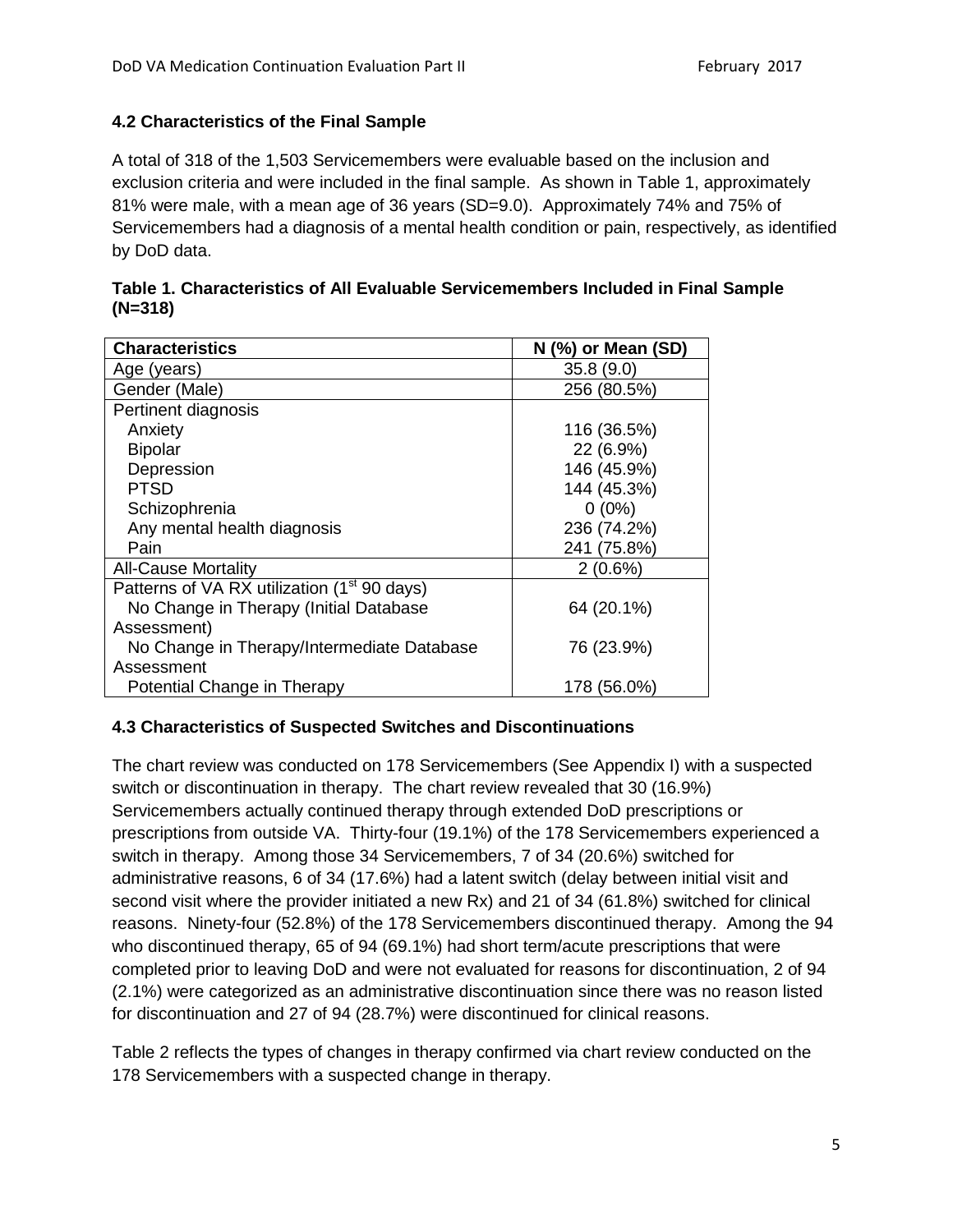| Table 2. Types of changes in Servicemembers identified in the database assessment |  |
|-----------------------------------------------------------------------------------|--|
| (N=178)                                                                           |  |

| <b>Type of Changes</b>                                                              | $N^*$ | %     |
|-------------------------------------------------------------------------------------|-------|-------|
| Switch                                                                              | 34    | 19.1% |
| Administrative                                                                      |       | 3.9%  |
| Clinical                                                                            | 21    | 11.8% |
| Latent                                                                              | 6     | 3.4%  |
|                                                                                     |       |       |
| Discontinuation -                                                                   | 94    | 52.8% |
| Short Term/Acute Therapy in DoD (Not evaluable)                                     | 65    | 36.5% |
| Clinical                                                                            | 27    | 15.2% |
| Administrative                                                                      | 2     | 1.1%  |
|                                                                                     |       |       |
| No Switch - No Discontinuation<br>Continued (through extended DoD/Outside or VA Rx) | 30    | 16.9% |
|                                                                                     |       |       |

**\*Unevaluable – 20 (11.2%) Servicemembers with medications that were unevaluable due to insufficient medication information.**

## **4.4 Comparison of Servicemember Characteristics by Therapy Change Status**

Table 3 compares characteristics of Servicemembers who were identified in the Database assessments as having no change in therapy (N=140) versus those with potential change in therapy via chart review (N=178). Those Servicemembers who had any change in therapy appeared to have more mental health, sleep and pain medications while in DoD compared to those with no change in therapy.

| Table 3. Comparisons of characteristics between Servicemembers with no change in |
|----------------------------------------------------------------------------------|
| therapy vs. Servicemembers with Potential Change in Therapy (Chart Review        |
| Servicemembers; N=178)                                                           |

| <b>Characteristics</b>      | No Change in<br><b>Therapy</b><br><b>Database</b><br>Assessment;<br>$N = 140$ | <b>Potential Change</b><br>in Therapy $*$ <sup>#</sup><br><b>Chart Review</b><br>Servicemembers;<br>$N = 178$ | P-value   |
|-----------------------------|-------------------------------------------------------------------------------|---------------------------------------------------------------------------------------------------------------|-----------|
| Age (years)                 |                                                                               |                                                                                                               |           |
| Mean (SD)                   | 36.6(8.8)                                                                     | 35.2(9.1)                                                                                                     | 0.169     |
| Gender (n, %)               |                                                                               |                                                                                                               |           |
| Male                        | 116 (82.9%)                                                                   | 140 (78.7%)                                                                                                   | 0.347     |
| Pertinent diagnosis (n, %)  |                                                                               |                                                                                                               |           |
| Anxiety                     | 51 (36.4%)                                                                    | 65 (36.5%)                                                                                                    | 0.987     |
| <b>Bipolar</b>              | 11 (7.9%)                                                                     | $11(6.2\%)$                                                                                                   | 0.559     |
| depression                  | 57 (40.7%)                                                                    | 89 (50.0%)                                                                                                    | 0.099     |
| <b>PTSD</b>                 | 53 (37.9%)                                                                    | 91 (51.1%)                                                                                                    | 0.018     |
| Schizophrenia               | $0(0\%)$                                                                      |                                                                                                               | <b>NA</b> |
| Any mental health condition | 98 (70.0%)                                                                    | 138 (77.5%)                                                                                                   | 0.128     |
| Pain                        | 105 (75.0%)                                                                   | 136 (76.4%)                                                                                                   | 0.772     |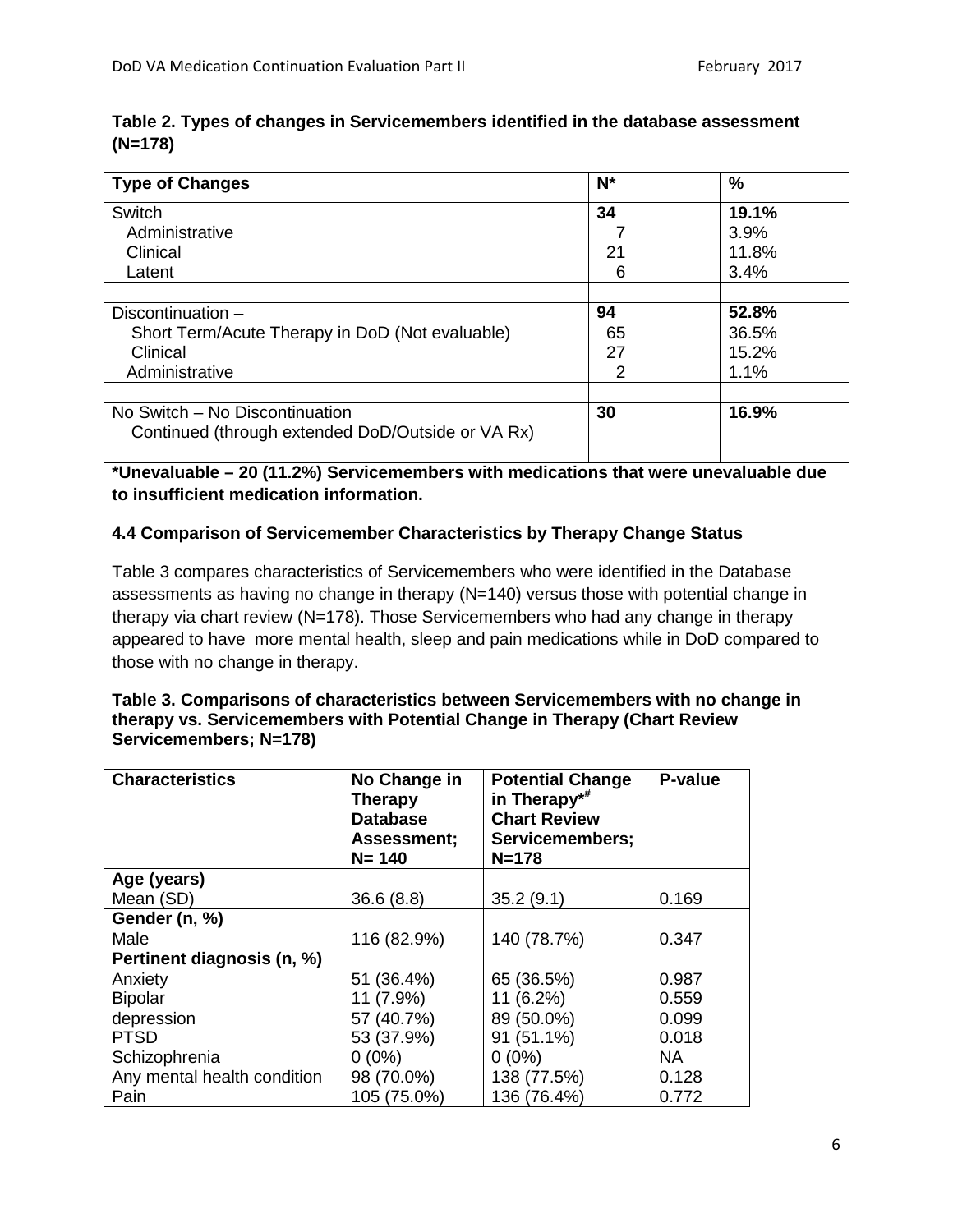<span id="page-6-0"></span>

| <b>Number of DoD mental</b>       |          |          |         |
|-----------------------------------|----------|----------|---------|
| health drugs** (Active)           |          |          |         |
| Mean (SD)                         | 1.6(0.9) | 2.2(1.3) | < .0001 |
| Median (IQR)                      | 1(1, 2)  | 2(1, 3)  |         |
| <b>Number of DoD opioids</b>      |          |          |         |
| (Active)                          |          |          |         |
| Mean (SD),                        | 1.1(0.4) | 1.5(0.7) | 0.0003  |
| Median (IQR)                      | 1(1, 1)  | 1(1, 2)  |         |
| <b>Number of VA mental</b>        |          |          |         |
| health drugs** after first        |          |          |         |
| <b>VA clinical visit</b>          |          |          |         |
| Mean (SD)                         | 2.3(1.3) | 2.1(1.4) | 0.455   |
| Median (IQR)                      | 2(1, 3)  | 2(1, 3)  |         |
| <b>Number of VA opioids after</b> |          |          |         |
| first VA clinical visit           |          |          |         |
| Mean (SD)                         | 1.5(0.6) | 1.3(0.6) | 0.240   |
| Median (IQR)                      | 1(1, 2)  | 1(1, 2)  |         |

\*Discontinue and Switch Servicemembers

# 30 Servicemembers identified in database as a possible change in therapy actually continued therapy per chart review.

\*\*includes sleep medications

## **Change in therapy was compared (Table 4).**

Similar results were observed when Servicemember characteristics between no change in therapy including those added as continued therapy through chart review and change in therapy.Differences occurred with age which was significantly younger in the change in therapy group, and burden of any mental health illness, which was significantly higher in the change in therapy group.

| Table 4. Comparisons of characteristics between Servicemembers with no change in |
|----------------------------------------------------------------------------------|
| therapy versus an immediate change in therapy. [(combined chart review (CR) and  |
| database assessment(DA)]                                                         |

| <b>Characteristics</b>     | No Change in<br>Therapy<br>Database assessment<br>and Chart Review;<br>$N = 170$<br>(140DA+30CR) | Change in Therapy*<br><b>Chart Review</b><br>Servicemembers;<br>$N=63$<br>(34SW + 29DC) | P-value   |
|----------------------------|--------------------------------------------------------------------------------------------------|-----------------------------------------------------------------------------------------|-----------|
| Age (years)                |                                                                                                  |                                                                                         |           |
| Mean (SD)                  | 36.6(8.9)                                                                                        | 32.3(8.2)                                                                               | 0.0009    |
| Gender (n, %)              |                                                                                                  |                                                                                         |           |
| Male                       | 140 (82.4%)                                                                                      | 52 (82.5%)                                                                              | 1.000     |
| Pertinent diagnosis (n, %) |                                                                                                  |                                                                                         |           |
| Anxiety                    | 61 (35.9%)                                                                                       | 24 (38.1%)                                                                              | 0.761     |
| <b>Bipolar</b>             | 12 (7.1%)                                                                                        | $5(7.9\%)$                                                                              | 0.782     |
| depression                 | 73 (42.9%)                                                                                       | 36 (57.1%)                                                                              | 0.057     |
| <b>PTSD</b>                | 66 (38.8%)                                                                                       | 33 (52.4%)                                                                              | 0.074     |
| Schizophrenia              | $0(0\%)$                                                                                         | $0(0\%)$                                                                                | <b>NA</b> |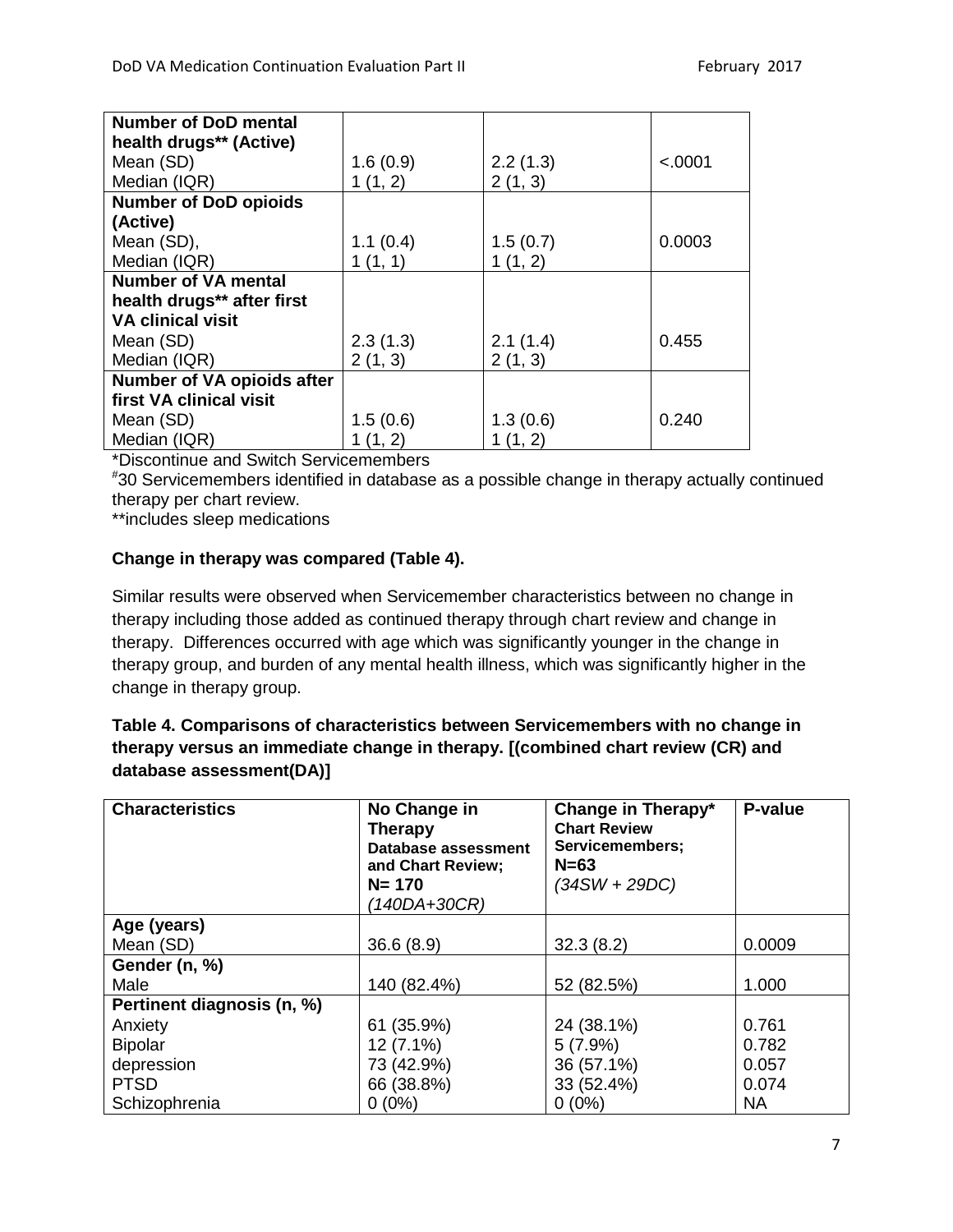<span id="page-7-0"></span>

| Any mental health condition <sup>+</sup> | 119 (70.0%) | 52 (82.5%) | 0.066  |
|------------------------------------------|-------------|------------|--------|
| Pain                                     | 129 (75.9%) | 49 (77.8%) | 0.863  |
| <b>Number of DoD mental</b>              |             |            |        |
| health drugs**                           |             |            |        |
| Mean (SD)                                | 1.7(0.9)    | 2.4(1.4)   | 0.0003 |
| Median (IQR)                             | 1(1, 2)     | 2(1, 3)    |        |
| <b>Number of DoD opioids</b>             |             |            |        |
| Mean (SD),                               | 1.2(0.4)    | 1.6(0.7)   |        |
| Median (IQR)                             | 1(1, 1)     | 1(1, 2)    | 0.002  |
| Number of VA mental health               |             |            |        |
| after first VA clinic visit              |             |            |        |
| Mean (SD)                                | 2.3(1.4)    | 2.4(1.7)   |        |
| Median (IQR)                             | 2(1, 3)     | 2(1, 3)    | 0.569  |
| Number of VA opioids after               |             |            |        |
| first VA clinic visit                    |             |            |        |
| Mean (SD)                                | 1.5(0.6)    | 1.4(0.7)   | 0.428  |
| Median (IQR)                             | 1(1, 2)     | 1(1, 2)    |        |

\*actual change switch (SW) or confirmed discontinuation (DC) in VA <sup>+</sup>

includes sleep disorders

\*\*includes sleep medications

No differences in demographics in mental health and opioid drug switches were observed between administrative versus clinical reasons (Table 5).

| Table 5. Comparison of characteristics of Servicemembers receiving a therapy switch for |
|-----------------------------------------------------------------------------------------|
| administrative versus clinical reasons.                                                 |

| <b>Characteristics</b>                                           | <b>Admin-SW</b><br>$(N=7)$<br>N (%) or<br>mean (SD) | <b>Clinical-SW</b><br>$(N=21)$<br>$N(\%)$ or<br>mean (SD) | Latent-SW<br>$(N=6)$<br>$N$ (%) or<br>mean (SD) | P-value |
|------------------------------------------------------------------|-----------------------------------------------------|-----------------------------------------------------------|-------------------------------------------------|---------|
| Age (years)                                                      | 34 (5.70)                                           | 31.5(8.35)                                                | 38.8(8.2)                                       | 0.144   |
| Gender (Male)                                                    | 7(100%)                                             | 17 (81%)                                                  | 5(83%)                                          | 0.463   |
| Mental health drugs**<br>switched<br>Number of<br>Servicemembers | 5(71.4%)                                            | 17 (81%)                                                  | $3*(75%)$                                       | 0.859   |
| Opioid drugs switched<br>Number of<br>Servicemembers             | 2(28.6%)                                            | 4 (19.1%)                                                 | $1*$ (25%)                                      | 0.859   |

\*2 pts latent switchers / non DoD info \*\* includes sleep medications

There was a significant difference in age and number of drugs for those who had their medications discontinued clinically versus those who had an administrative discontinuation.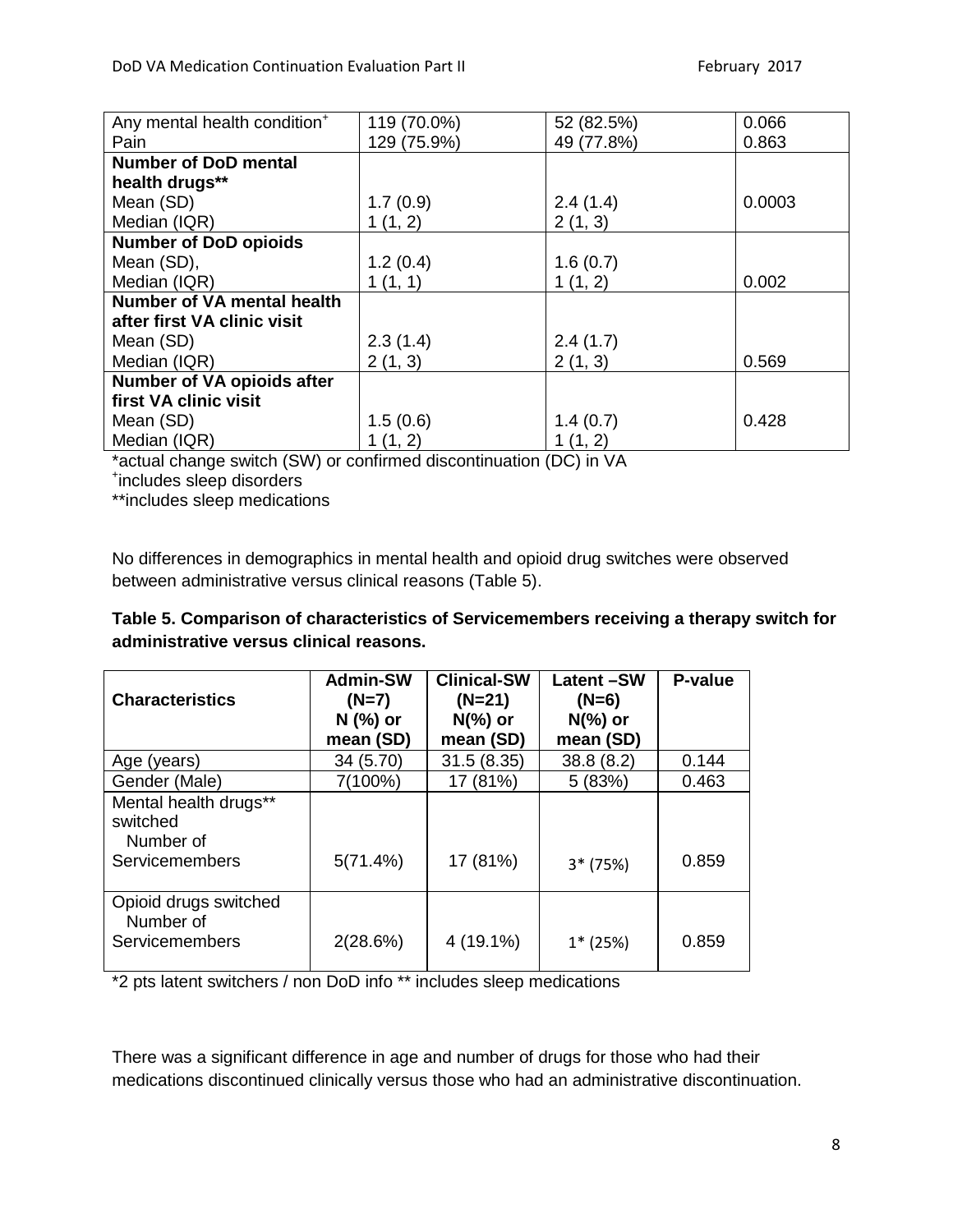| <b>Characteristics</b> | <b>Admin-DC</b><br>$(N=2)$<br>N (%) or<br>mean (SD) | <b>Clinical-DC</b><br>$(N=27)$<br>$N$ (%) or<br>mean (SD) | P-value |
|------------------------|-----------------------------------------------------|-----------------------------------------------------------|---------|
| Age (years)            | 45.5(0.7)                                           | 31.6(7.6)                                                 | 0.017   |
| Gender (Male)          | $2(100\%)$                                          | 21 (77.8%)                                                | 0.454   |
| Mental health drugs    |                                                     |                                                           |         |
| switched**             | $0(0\%)$                                            | 23* (85.2%)                                               | 0.037   |
| Opioid drugs switched  | 2 (100%)                                            | $6*$ (22.2%)                                              | 0.069   |

<span id="page-8-0"></span>**Table 5A. Comparison of characteristics of Servicemembers discontinuing for administrative versus clinical reasons.** 

\*2 pts in each MH & OPI group (for discontinued-clinical)

\*\* includes sleep medications

## **4.5 Outcomes after Therapy Changes**

Table 6 presents data on hospitalizations and ED visits for Servicemembers identified as having no change in therapy versus those confirmed in the chart review as having an administrative switch in drug therapy. Although there was a higher rate of ED visits in the administrative switch group, it was not significant and through chart review, it was confirmed that the majority of ED visits did not have a primary diagnosis of a mental health condition and therefore were not secondary to the Servicemember' change in therapy (see Table 6).

| Table 6. Outcome evaluation for Servicemembers with no change in therapy versus those |  |
|---------------------------------------------------------------------------------------|--|
| with administrative switches.                                                         |  |

| <b>Outcomes</b>                                             | No Change in    | <b>Servicemembers</b> | Р-        |
|-------------------------------------------------------------|-----------------|-----------------------|-----------|
|                                                             | <b>Therapy</b>  | with Administrative   | value     |
|                                                             | $(N=170)$       | <b>Switches</b>       |           |
|                                                             | $N$ (%) or mean | $(N=7)$               |           |
|                                                             | (SD)            | $N$ (%) or mean (SD)  |           |
| Hospitalization                                             | 12 (7.1%)       | $0(0\%)$              | 1.000     |
| Primary diagnosis for first 1 <sup>st</sup>                 |                 |                       |           |
| hospitalization                                             |                 |                       |           |
| Mental health <sup>+</sup>                                  | 5(2.9%)         | $0(0\%)$              | 1.000     |
| Other                                                       | 7(4.1%)         | $0(0\%)$              | 1.000     |
| Duration to first hospitalization (days)                    |                 |                       |           |
| Mean (SD)                                                   | 115.8 (86.7)    | NA.                   |           |
| Median(IQR)                                                 | 101 (51.5, 197) | NA.                   | <b>NA</b> |
| <b>ED</b> visits                                            | 53 (31.2%)      | 2(28.6%)              | 1.000     |
| Primary diagnoses for 1 <sup>st</sup> ED visit <sup>#</sup> |                 |                       |           |
| Mental health                                               | 8(4.7%)         | 1(14.3%)              | 0.311     |
| Other                                                       | 45 (26.5%)      | 1(14.3%)              | 0.678     |
| Duration to 1 <sup>st</sup> ED visit (days)                 |                 |                       |           |
| Mean (SD)                                                   | 63.8 (86.4)     | 115.5 (163.3)         | 0.421     |
| Median(IQR)                                                 | 21 (0, 105)     | 115.5 (0, 231)        |           |
| *includes sleep disorders                                   |                 |                       |           |

# chart review confirmed 1 of 4 Servicemembers had an ED visit due to MH dx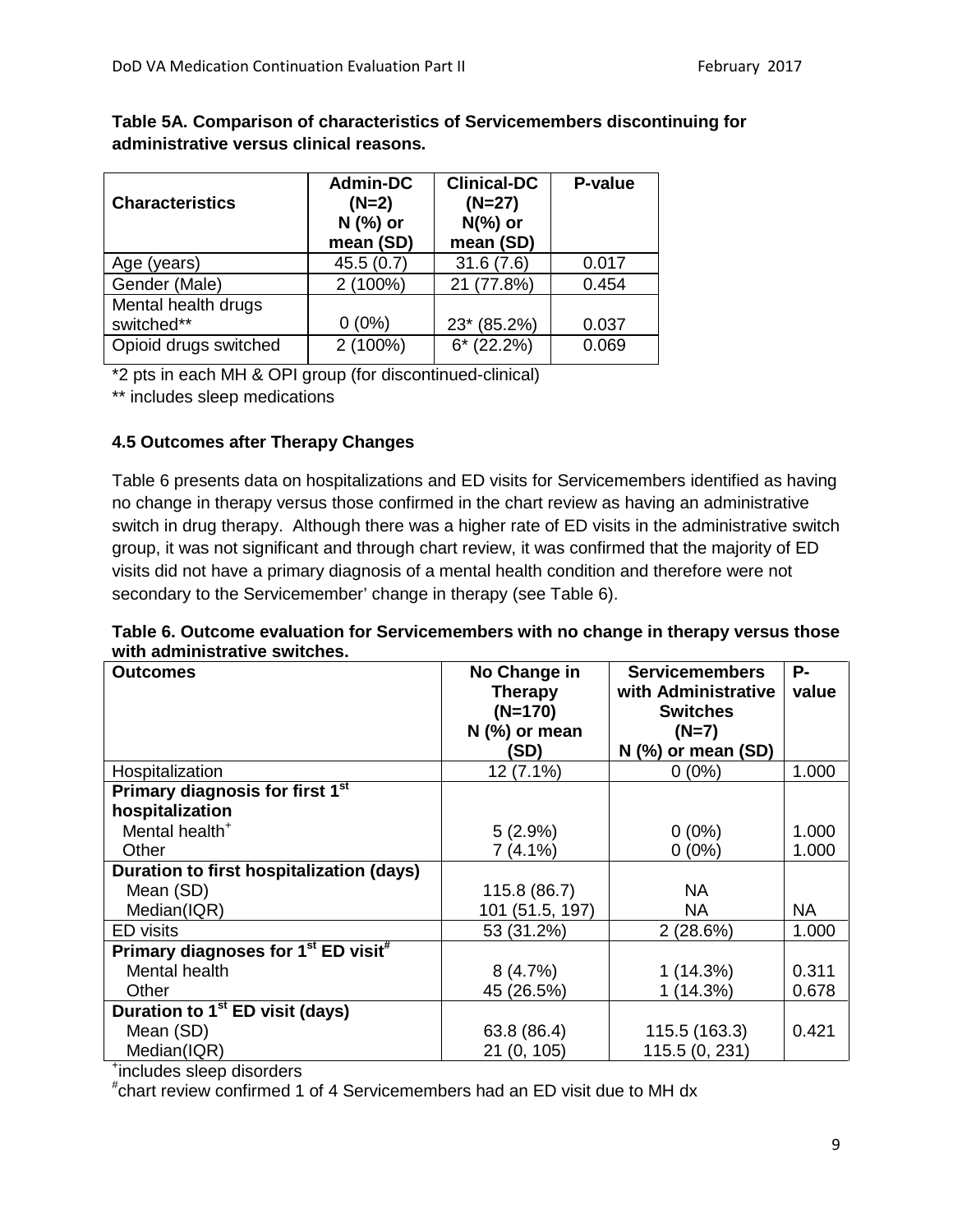**first hospitalization**

**hospitalization (days)**

**Duration to first** 

<span id="page-9-0"></span>Table 6A presents data on hospitalizations and ED visits for Servicemembers identified as having no change in therapy versus those confirmed in the chart review as having an administrative discontinuation. There were no hospitalizations or ED visits identified, perhaps due to the small number of administrative changes that occurred.

| those with administrative discontinuations. |                                                           |                                                                                                            |         |  |
|---------------------------------------------|-----------------------------------------------------------|------------------------------------------------------------------------------------------------------------|---------|--|
| <b>Outcomes</b>                             | No Change in Therapy<br>$(N=170)$<br>$N$ (%) or mean (SD) | Servicemembers with<br><b>Administrative</b><br><b>Discontinuations</b><br>$(N=2)$<br>$N$ (%) or mean (SD) | P-value |  |
| Hospitalization                             | $12(7.1\%)$                                               | $0(0\%)$                                                                                                   | 1.000   |  |
| <b>Primary diagnosis for</b>                |                                                           |                                                                                                            |         |  |

Mental health  $5 (2.9%)$  0 (0%) 1.000 Other 1.000 | 7 (4.1%) | 0 (0%) | 1.000

Mean (SD) 115.8 (86.7) <br>
Median(IQR) 101 (51.5, 197) 101

ED visits  $\begin{array}{|c|c|c|c|c|c|c|c|} \hline \text{ED visits} & & 53 (31.2\%) & & 0 (0\%) & & 1.000 \hline \end{array}$ 

101 (51.5, 197)

| Table 6A. Outcome evaluation for Servicemembers with no change in therapy versus |
|----------------------------------------------------------------------------------|
| those with administrative discontinuations.                                      |

| <b>Primary diagnoses for</b><br>$1st$ ED visit <sup>+</sup> |             |          |           |
|-------------------------------------------------------------|-------------|----------|-----------|
| Mental health                                               | 8(4.7%)     | $0(0\%)$ | 1.000     |
| Other                                                       | 45 (26.5%)  | $0(0\%)$ | 1.000     |
| Duration to 1 <sup>st</sup> ED visit                        |             |          |           |
| (days)                                                      |             |          |           |
| Mean (SD)                                                   | 63.8 (86.4) |          | <b>NA</b> |
| Median(IQR)                                                 | 21 (0, 105) |          |           |

Table 6B represents no change in therapy vs any administrative change (switch or discontinuation combined). No differences were seen between the two groups.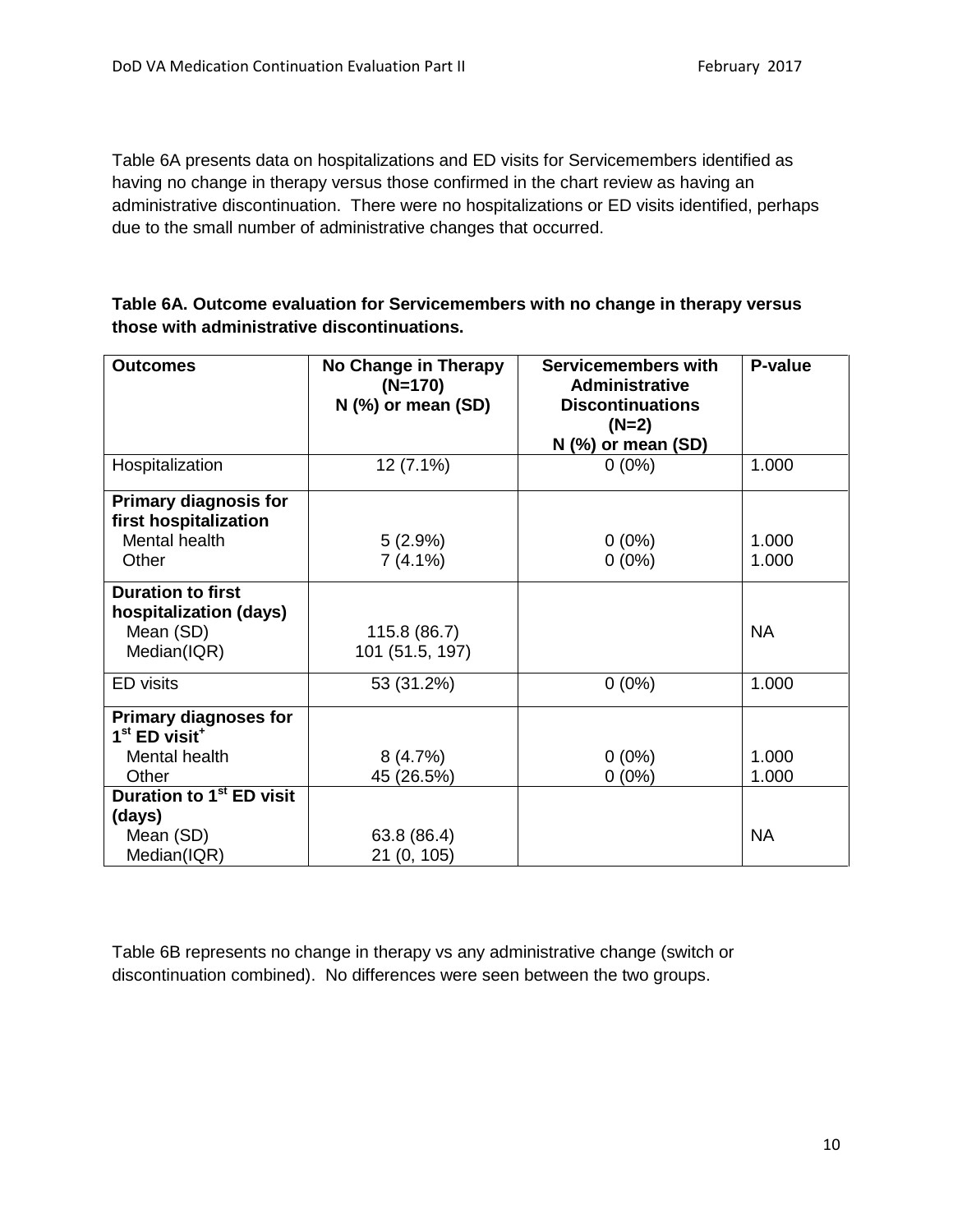| <b>Outcomes</b>                                             | No Change in Therapy<br>$(N=170)$ | <b>Servicemembers with</b><br><b>Administrative Changes</b> | P-value |
|-------------------------------------------------------------|-----------------------------------|-------------------------------------------------------------|---------|
|                                                             | $N$ (%) or mean (SD)              | $(N=9)$                                                     |         |
|                                                             |                                   | $N$ (%) or mean (SD)                                        |         |
| Hospitalization                                             | $12(7.1\%)$                       | $0(0\%)$                                                    | 1.000   |
| <b>Primary diagnosis for</b><br>first hospitalization       |                                   |                                                             |         |
| Mental health                                               | 5(2.9%)                           | $0(0\%)$                                                    | 1.000   |
| Other                                                       | $7(4.1\%)$                        | $0(0\%)$                                                    | 1.000   |
| <b>Duration to first</b>                                    |                                   |                                                             |         |
| hospitalization (days)                                      |                                   |                                                             |         |
| Mean (SD)                                                   | 115.8 (86.7)                      | NA.                                                         | NA.     |
| Median(IQR)                                                 | 101 (51.5, 197)                   | NA.                                                         |         |
| <b>ED</b> visits                                            | 52 (30.8%)                        | 4 (36.4%)                                                   | 0.698   |
| <b>Primary diagnoses for</b><br>$1st$ ED visit <sup>+</sup> |                                   |                                                             |         |
| Mental health                                               | 8(4.7%)                           | $1(11.1\%)$                                                 | 0.378   |
| Other                                                       | 45 (26.5%)                        | $1(11.1\%)$                                                 | 0.451   |
| Duration to 1 <sup>st</sup> ED visit                        |                                   |                                                             |         |
| (days)                                                      |                                   |                                                             |         |
| Mean (SD)                                                   | 63.8 (86.4)                       | 115.5 (163.3)                                               | 0.421   |
| Median(IQR)                                                 | 21(0, 105)                        | 115.5 (0,231)                                               |         |

| Table 6B. Outcome evaluation for Servicemembers with no change in therapy versus |  |
|----------------------------------------------------------------------------------|--|
| those with administrative changes                                                |  |

There were no differences in hospitalizations and ED visits for Servicemembers with administrative versus clinical switches, (see Table 7), administrative versus clinical discontinuation (see Table 7A) or combined administrative vs combined changes (see Table 7B).

## **Table 7. Outcome evaluation for Servicemembers with administrative versus clinical switches.**

| <b>Outcomes</b>                           | <b>Administrative</b><br>$(N=7)$ | <b>Clinical</b><br>$(N=21)$ | P-value |
|-------------------------------------------|----------------------------------|-----------------------------|---------|
| Number of Servicemembers with a           |                                  |                             |         |
| hospitalization due to switch             | $0(0\%)$                         | 3(14.3%)                    | 0.551   |
| Primary diagnosis for hospitalization     |                                  |                             |         |
| Mental health <sup>+</sup>                | $0(0\%)$                         | $1(4.8\%)$                  | 1.000   |
| Other                                     | $0(0\%)$                         | 2(9.5%)                     | 1.000   |
| Number of Servicemembers with an ED visit |                                  |                             |         |
| due to switch                             | 2(28.6%)                         | $9(42.9\%)$                 | 0.668   |
| <b>Primary diagnosis for ED visit</b>     |                                  |                             |         |
| Mental health                             | 1(14.3%)                         | $1(4.8\%)$                  | 0.444   |
| Other                                     | 1(14.3%)                         | 8 (38.1%)                   | 0.372   |

+ includes sleep disorders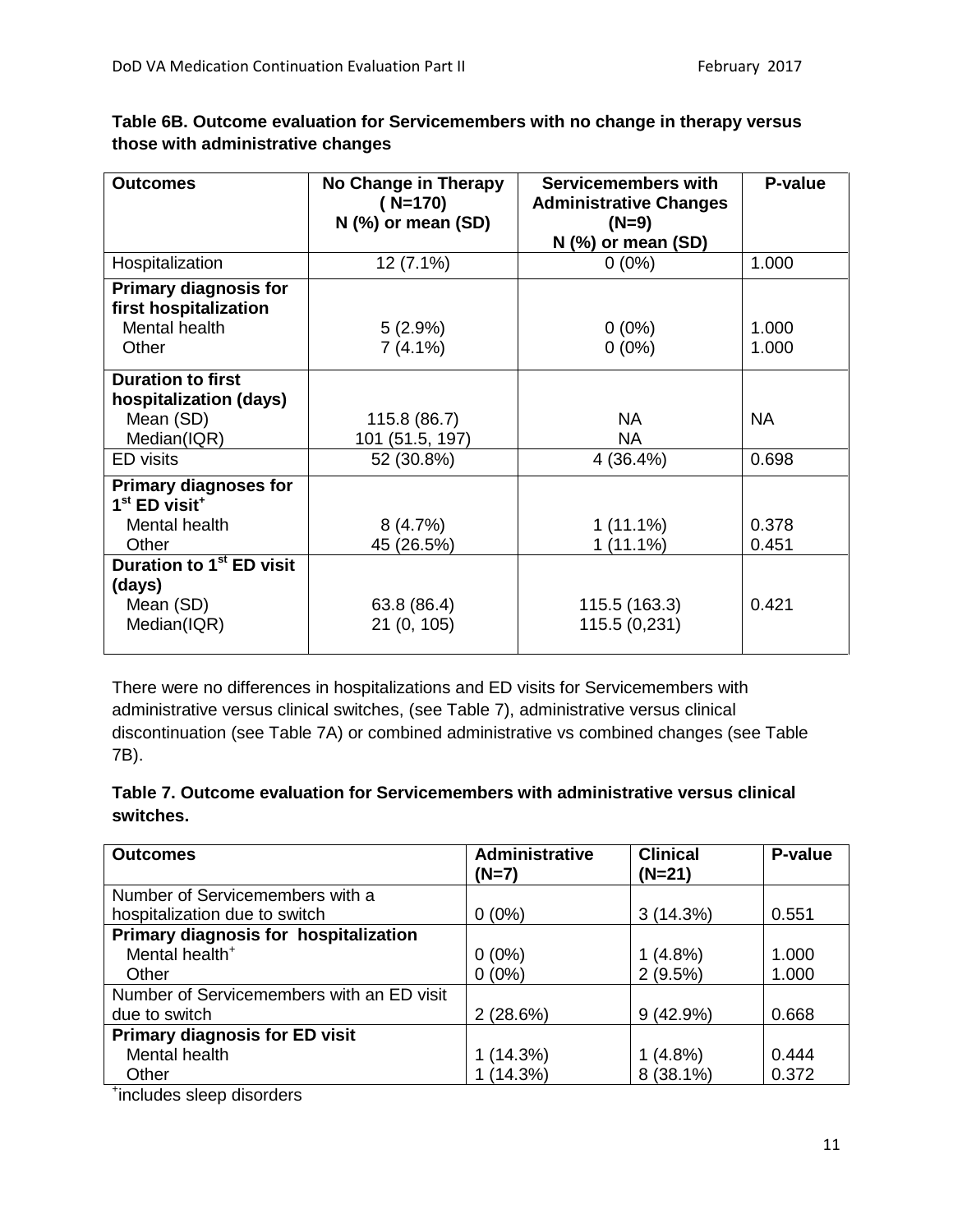| <b>Outcomes</b>              | <b>Administrative</b> | <b>Clinical</b> | P-value   |
|------------------------------|-----------------------|-----------------|-----------|
|                              | $(N=2)$               | $(N=27)$        |           |
| Number of                    |                       |                 |           |
| Servicemembers with a        |                       |                 |           |
| hospitalization due to       |                       |                 |           |
| switch                       | $0(0\%)$              | 1(3.7%)         | 1.000     |
| <b>Primary diagnosis for</b> |                       |                 |           |
| hospitalization              |                       |                 |           |
| Mental health                | $0(0\%)$              | 1(3.7%)         | 1.000     |
| Other                        | $0(0\%)$              | $0(0\%)$        | <b>NA</b> |
| Number of                    |                       |                 |           |
| Servicemembers with an       |                       |                 |           |
| ED visit due to switch       | $0(0\%)$              | $9(33.3\%)$     | 1.000     |
| <b>Primary diagnosis for</b> |                       |                 |           |
| <b>ED visit</b>              |                       |                 |           |
| Mental health                | $0(0\%)$              | 4 (14.8%)       | 1.000     |
| Other                        | $0(0\%)$              | 5(18.5%)        | 1.000     |

## <span id="page-11-0"></span>**Table 7A. Outcome evaluation for Servicemembers with administrative versus clinical discontinuations.**

# **Table 7B. Outcome evaluation for Servicemembers with administrative versus clinical changes.**

| <b>Outcomes</b>              | <b>Administrative</b> | <b>Clinical</b> | P-value |
|------------------------------|-----------------------|-----------------|---------|
|                              | $(N=9)$               | $(N=48)$        |         |
| Number of                    |                       |                 |         |
| Servicemembers with a        | $0(0\%)$              | 4(8.3%)         | 1.000   |
| hospitalization              |                       |                 |         |
| <b>Primary diagnosis for</b> |                       |                 |         |
| hospitalization              |                       |                 | 1.000   |
| Mental health                | $0(0\%)$              | 2(4.2%)         | 1.000   |
| Other                        | $0(0\%)$              | 2(4.2%)         |         |
| Number of                    |                       |                 |         |
| Servicemembers with an       |                       |                 |         |
| ED visit                     | 2(22.2%)              | 18 (37.5%)      | 0.470   |
|                              |                       |                 |         |
| <b>Primary diagnosis for</b> |                       |                 |         |
| <b>ED visit</b>              |                       |                 |         |
| Mental health                | $1(11.1\%)$           | $5(10.4\%)$     | 1.000   |
| Other                        | $1(11.1\%)$           | 13 (27.1%)      | 0.427   |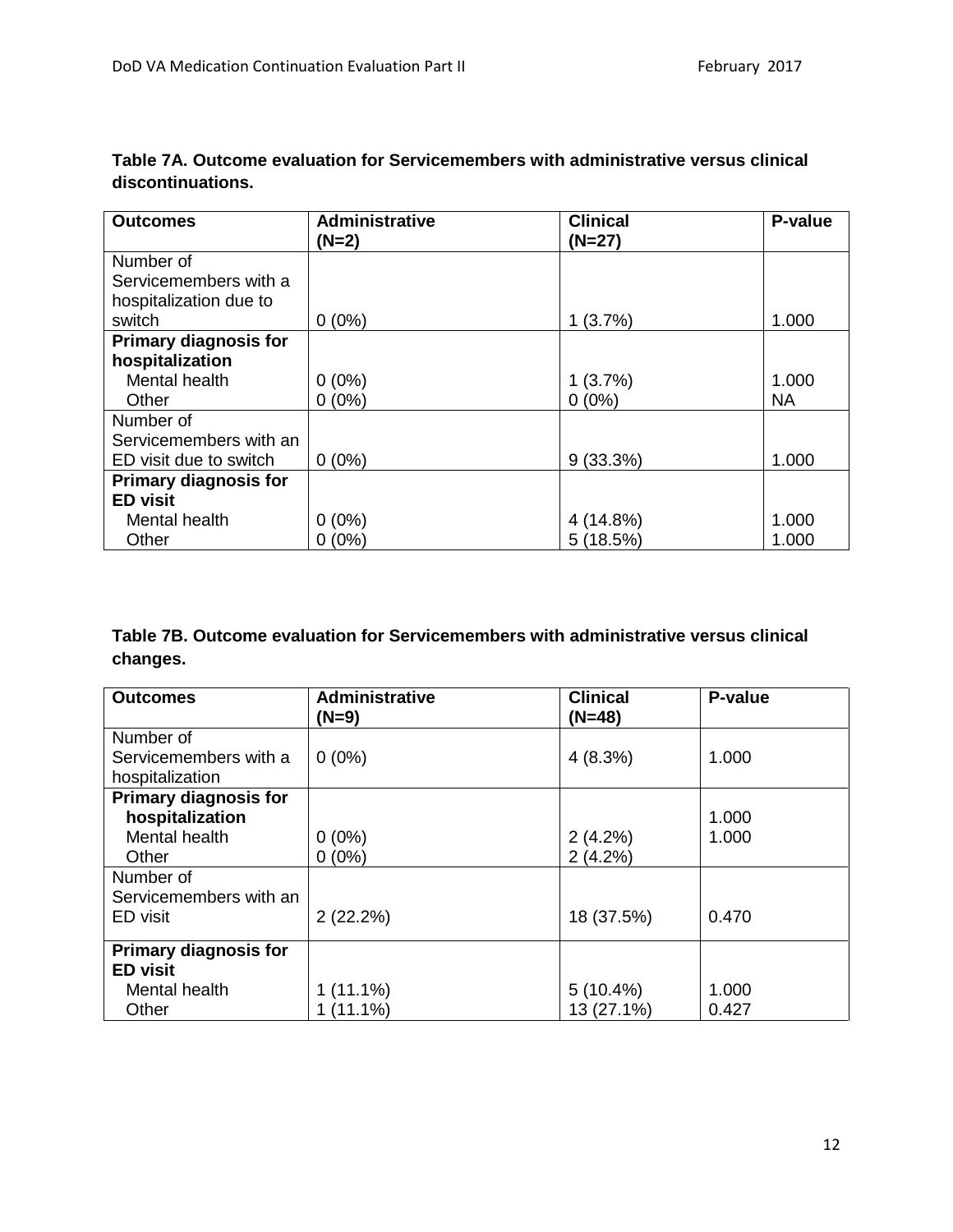#### **5. Summary and Conclusions**

A sample of 5,000 VA Servicemembers who were treated with mental health, sleep or pain medications (between October 1, 2013 – September 30, 2015) were randomly selected by VA and the DoD identified, matched and transferred to the VA 1503 Servicemembers records for Servicemembers who separated from DoD from FY 2014 through March 31, 2015. Of the matched Servicemembers, 318 (21.1%) met inclusion and exclusion criteria for having proper translation of NDCs to VA product names, having timely and complete transfer of care from DoD, and having active mental health, sleep or pain medications at the time of DoD separation, and thus were included for full evaluation.

Of the 318 evaluable Servicemembers, 140 were classified as continued therapy and 178 Servicemembers were considered a potential change in therapy in first 90 days of VA services. A chart evaluation conducted on those 178 Servicemembers who potentially changed therapy confirmed that 34 (19.1%) switched therapy and 94 (52.8%) discontinued therapy. Of the 34 switched Servicemembers, 7 were due to administrative reasons and 21 were due to clinical reasons. Thus, approximately 2.2% (7/318) of evaluable Servicemembers switched therapy for administrative reasons. When applied to the cohort of DoD Servicemembers who transitioned their care from DoD to VA, this represented approximately 0.5% of Servicemembers (7/1,503). For the discontinued Servicemembers, only 2 were due to administrative reasons and 27 were due to clinical reasons. Thus less than 1% (2/318) of evaluable Servicemembers were discontinued for administrative reasons.

Based on this evaluation, it is estimated that 385 of the approximately 17,000 Servicemembers newly enrolled in VA who were dispensed mental health, sleep or pain management drugs by DoD would be expected to have their medications switched by VA. Only 79 of the 17,000 Servicemembers would be expected to have a change due to administrative reasons. It is important to note that there were no hospitalizations associated with administrative changes and only 1 ED visit for mental health conditions associated with an administrative change, hence for the 17,000 transitioning Servicemembers, 11 would be expected to have an ED visit for a mental health condition.

This extended pilot analysis validates the initial pilot project and demonstrates that newly transitioning Servicemembers who were dispensed mental health, sleep, or pain medications by DoD are not generally switched for administrative reasons. It is important to note that the VA policies to continue medication therapy for vulnerable populations transitioning from DoD to VA was disseminated in 2014. The positive result of the policy change and VA's educational efforts is evident in this analysis; the administrative switches, although already low in the initial project were decreased by an additional 55% in the current evaluation underscoring VA's commitment to its long-standing practice of continuing medications for transitioning Servicemembers.